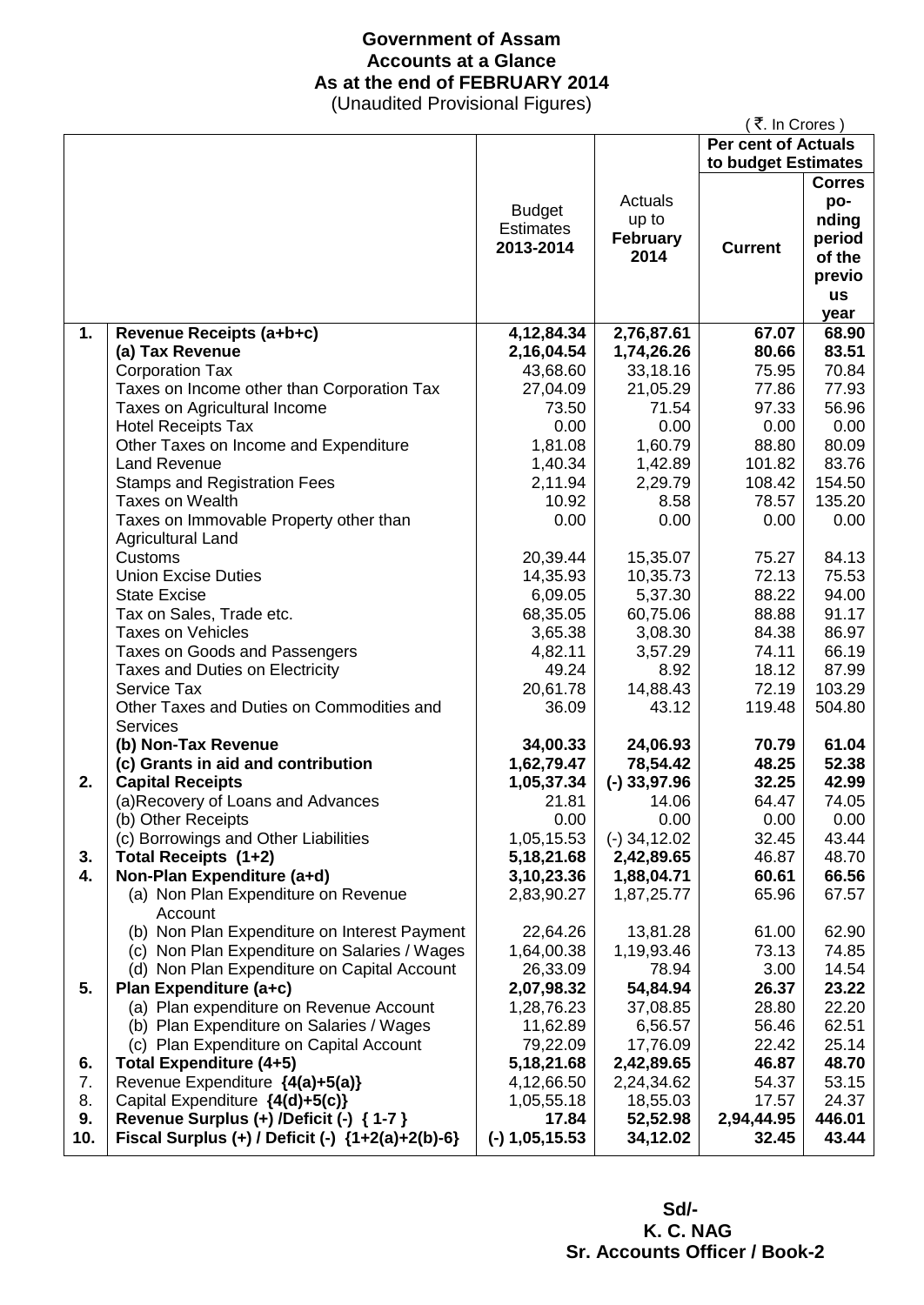# Details of excluded accounts due to late receipt / non-receipt of accounts are given below :

| Details as at the end of February 2013 |  |  |  |  |
|----------------------------------------|--|--|--|--|
|----------------------------------------|--|--|--|--|

| <b>Source</b>   | <b>Due</b>       |                                 | <b>Received</b>  |                          | <b>Excluded due to</b> |                 |        |
|-----------------|------------------|---------------------------------|------------------|--------------------------|------------------------|-----------------|--------|
|                 | Current<br>Month | <b>Previous</b><br><b>Month</b> | Current<br>Month | <b>Previous</b><br>Month | Non<br>Receipt         | Late<br>Receipt | Others |
|                 | <b>FEBRUARY</b>  | <b>JANUARY</b>                  | <b>FEBRUARY</b>  | <b>JANUARY</b>           |                        |                 |        |
|                 | 2014             | 2014                            | 2014             | 2014                     |                        |                 |        |
| <b>TREASURY</b> | 75               | 70                              | 67               | 58                       |                        |                 |        |
| <b>FOREST</b>   | 186              | 178                             | 130              | 139                      | 56                     |                 |        |
| <b>WORKS</b>    | 384              | 380                             | 317              | 310                      | 67                     | -               |        |

#### Monthly trend of **TAX REVENUE** ( Refer to Item No. 1 (a) of Monthly Accounts at a Glance )

 $($   $\bar{z}$  In crores )

| <b>Months</b>    | 2013-2014      |                    | 2012-2013      |                    |  |
|------------------|----------------|--------------------|----------------|--------------------|--|
|                  | <b>MONTHLY</b> | <b>PROGRESSIVE</b> | <b>MONTHLY</b> | <b>PROGRESSIVE</b> |  |
| <b>APRIL</b>     | 1,540.61       | 1,540.61           | 1,464.89       | 1.464.89           |  |
| <b>MAY</b>       | 1,618.65       | 3,159.26           | 1.435.41       | 2,900.30           |  |
| <b>JUNE</b>      | 1,459.69       | 4,618.95           | 1,408.29       | 4,308.59           |  |
| <b>JULY</b>      | 1,444.37       | 6,063.32           | 1,398.99       | 5,707.58           |  |
| <b>AUGUST</b>    | 1,529.14       | 7,592.46           | 1,354.17       | 7.061.75           |  |
| <b>SEPTEMBER</b> | 1,958.45       | 9,550.91           | 1,429.16       | 8.490.91           |  |
| <b>OCTOBER</b>   | 1.647.68       | 11,198.59          | 1,418.44       | 9,909.35           |  |
| <b>NOVEMBER</b>  | 1,641.02       | 12,839.61          | 1,396.04       | 11,305.39          |  |
| <b>DECEMBER</b>  | 1.673.84       | 14,513.45          | 1,560.51       | 12,865.90          |  |
| <b>JANUARY</b>   | 1,469.86       | 15,983.31          | 1,500.09       | 14,365.99          |  |
| <b>FEBRUARY</b>  | 1,442.95       | 17,426.26          | 1,516.41       | 15,882.40          |  |
| <b>MARCH</b>     |                |                    | 2.969.08       | 18.851.48          |  |

**Note :** As the details of excluded accounts are not likely to be the same for the current and corresponding periods, the comparison will be indicative only. For details of excluded accounts, reference to Accounts at a Glance is invited.

### Monthly trend of **NON-TAX REVENUE** ( Refer to Item No. 1 (b) of Monthly Accounts at a Glance )

|                  |                |                    |                | ( ₹ In crores )    |
|------------------|----------------|--------------------|----------------|--------------------|
| <b>Months</b>    |                | 2013-2014          | 2012-2013      |                    |
|                  | <b>MONTHLY</b> | <b>PROGRESSIVE</b> | <b>MONTHLY</b> | <b>PROGRESSIVE</b> |
| <b>APRIL</b>     | 199.26         | 199.26             | 262.89         | 262.89             |
| <b>MAY</b>       | 179.19         | 378.45             | 68.08          | 330.97             |
| <b>JUNE</b>      | 154.01         | 532.46             | 151.68         | 482.65             |
| <b>JULY</b>      | 261.63         | 794.09             | 196.08         | 678.73             |
| <b>AUGUST</b>    | 173.84         | 967.93             | 140.40         | 819.13             |
| <b>SEPTEMBER</b> | 111.59         | 1,079.52           | 197.55         | 1,016.68           |
| <b>OCTOBER</b>   | 366.96         | 1,446.48           | 191.01         | 1,207.69           |
| <b>NOVEMBER</b>  | 302.45         | 1,748.93           | 287.08         | 1,494.77           |
| <b>DECEMBER</b>  | 216.12         | 1,965.05           | 199.80         | 1,694.57           |
| <b>JANUARY</b>   | 121.58         | 2,086.63           | 222.78         | 1,917.35           |
| <b>FEBRUARY</b>  | 320.30         | 2,406.93           | 211.44         | 2,128.79           |
| <b>MARCH</b>     |                |                    | 326.07         | 2,454.86           |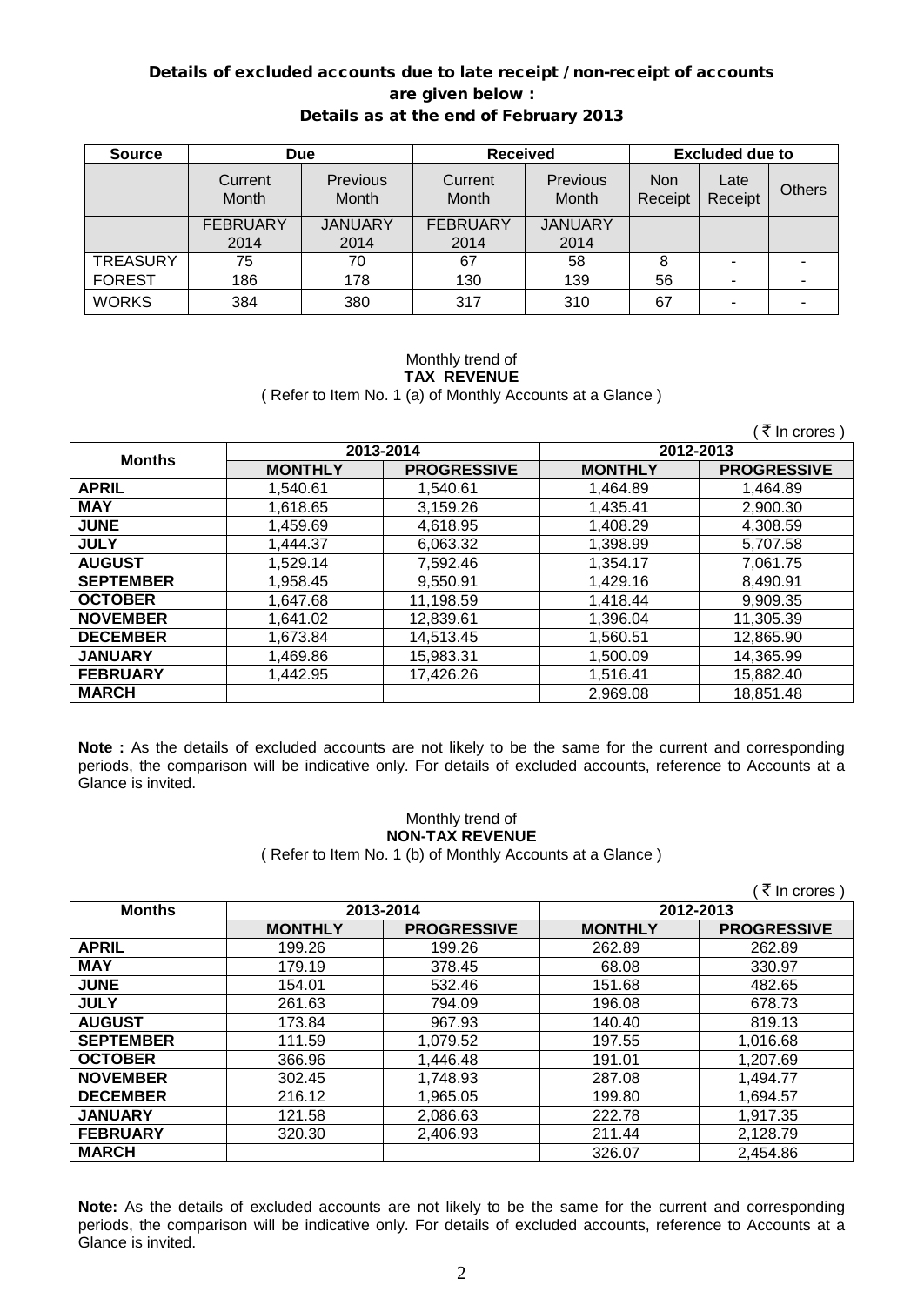### Monthly trend of **GRANTS-IN-AID AND CONTRIBUTION**

( Refer to Item No. 1 (c) of Monthly Accounts at a Glance )

|                  |                |                    |                | ₹ In crores )      |
|------------------|----------------|--------------------|----------------|--------------------|
| <b>Months</b>    | 2013-2014      |                    |                | 2012-2013          |
|                  | <b>MONTHLY</b> | <b>PROGRESSIVE</b> | <b>MONTHLY</b> | <b>PROGRESSIVE</b> |
| <b>APRIL</b>     | 414.76         | 414.76             | 260.77         | 260.77             |
| <b>MAY</b>       | 484.52         | 899.28             | 814.85         | 1075.62            |
| <b>JUNE</b>      | 542.48         | 1,441.76           | 455.67         | 1,531.29           |
| <b>JULY</b>      | 828.53         | 2,270.29           | 835.97         | 2,367.26           |
| <b>AUGUST</b>    | 632.93         | 2,903.22           | 1,075.73       | 3,442.99           |
| <b>SEPTEMBER</b> | 1,107.12       | 4,010.34           | 910.99         | 4,353.98           |
| <b>OCTOBER</b>   | 447.32         | 4,457.66           | 593.97         | 4,947.95           |
| <b>NOVEMBER</b>  | 553.81         | 5,011.47           | 394.50         | 5,342.45           |
| <b>DECEMBER</b>  | 1,431.54       | 6,443.01           | 1,118.46       | 6,460.91           |
| <b>JANUARY</b>   | 170.26         | 6,613.27           | 353.80         | 6,814.71           |
| <b>FEBRUARY</b>  | 1,241.15       | 7,854.42           | 1,125.49       | 7,940.20           |
| <b>MARCH</b>     |                |                    | 1,413.17       | 9,353.37           |

**Note :** As the details of excluded accounts are not likely to be the same for the current and corresponding periods, the comparison will be indicative only. For details of excluded accounts, reference to Accounts at a Glance is invited.

### Monthly trend of **RECOVERY OF LOANS AND ADVANCES** ( Refer to Item No. 2 (a) of Monthly Accounts at a Glance )

 $($   $\bar{\bar{\zeta}}$  In crores )

| <b>Months</b>    | 2013-2014      |                    | 2012-2013      |                    |
|------------------|----------------|--------------------|----------------|--------------------|
|                  | <b>MONTHLY</b> | <b>PROGRESSIVE</b> | <b>MONTHLY</b> | <b>PROGRESSIVE</b> |
| <b>APRIL</b>     | 2.44           | 2.44               | 1.91           | 1.91               |
| <b>MAY</b>       | 1.25           | 3.69               | 1.66           | 3.57               |
| <b>JUNE</b>      | 1.17           | 4.86               | 2.24           | 5.81               |
| <b>JULY</b>      | 3.16           | 8.02               | 2.04           | 7.85               |
| <b>AUGUST</b>    | 0.78           | 8.80               | 1.90           | 9.75               |
| <b>SEPTEMBER</b> | 1.15           | 9.95               | 3.98           | 13.73              |
| <b>OCTOBER</b>   | 0.81           | 10.76              | 2.06           | 15.79              |
| <b>NOVEMBER</b>  | 0.81           | 11.57              | 1.26           | 17.05              |
| <b>DECEMBER</b>  | 0.96           | 12.53              | 2.62           | 19.67              |
| <b>JANUARY</b>   | 0.75           | 13.28              | 1.75           | 21.42              |
| <b>FEBRUARY</b>  | 0.78           | 14.06              | 1.81           | 23.23              |
| <b>MARCH</b>     |                |                    | 2.14           | 25.37              |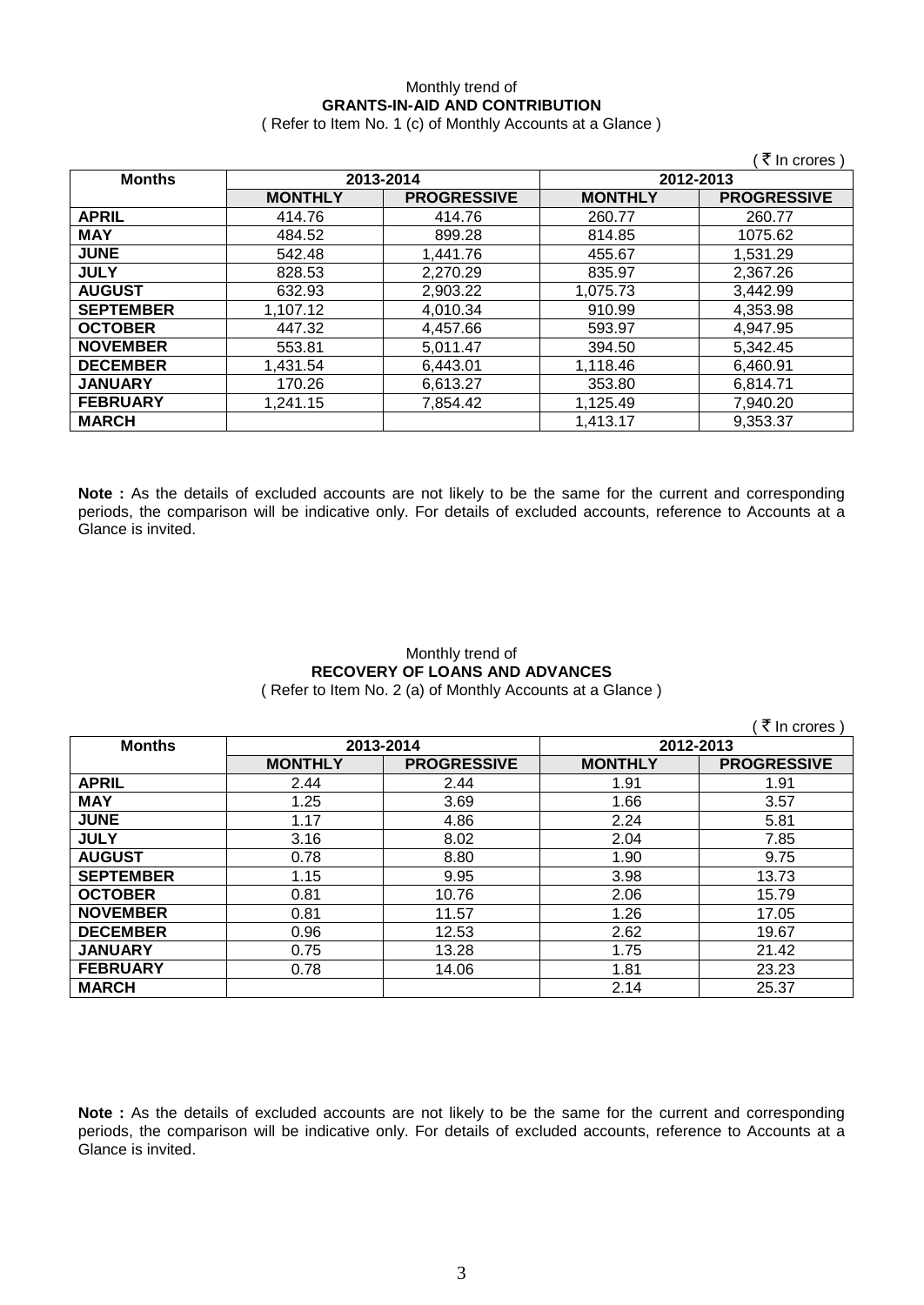# Monthly trend of **OTHER RECEIPTS**

### ( Refer to Item No. 2 (b) of Monthly Accounts at a Glance )

|                  |                |                    |                | ∶₹ In crores )     |
|------------------|----------------|--------------------|----------------|--------------------|
| <b>Months</b>    | 2013-2014      |                    | 2012-2013      |                    |
|                  | <b>MONTHLY</b> | <b>PROGRESSIVE</b> | <b>MONTHLY</b> | <b>PROGRESSIVE</b> |
| <b>APRIL</b>     | 0.00           | 0.00               | 0.00           | 0.00               |
| <b>MAY</b>       | 0.00           | 0.00               | 0.00           | 0.00               |
| <b>JUNE</b>      | 0.00           | 0.00               | 0.00           | 0.00               |
| <b>JULY</b>      | 0.00           | 0.00               | 0.00           | 0.00               |
| <b>AUGUST</b>    | 0.00           | 0.00               | 0.00           | 0.00               |
| <b>SEPTEMBER</b> | 0.00           | 0.00               | 0.00           | 0.00               |
| <b>OCTOBER</b>   | 0.00           | 0.00               | 0.00           | 0.00               |
| <b>NOVEMBER</b>  | 0.00           | 0.00               | 0.00           | 0.00               |
| <b>DECEMBER</b>  | 0.00           | 0.00               | 0.00           | 0.00               |
| <b>JANUARY</b>   | 0.00           | 0.00               | 0.00           | 0.00               |
| <b>FEBRUARY</b>  | 0.00           | 0.00               | 0.00           | 0.00               |
| <b>MARCH</b>     |                |                    | 0.00           | 0.00               |

**Note :** As the details of excluded accounts are not likely to be the same for the current and corresponding periods, the comparison will be indicative only. For details of excluded accounts, reference to Accounts at a Glance is invited.

# Monthly trend of **BORROWINGS AND OTHER LIABILITIES**

( Refer to Item No. 2 (c) of Monthly Accounts at a Glance )

 $\sqrt{7}$  In crores )

| <b>Months</b>    | 2013-2014      |                    | 2012-2013      |                    |  |
|------------------|----------------|--------------------|----------------|--------------------|--|
|                  | <b>MONTHLY</b> | <b>PROGRESSIVE</b> | <b>MONTHLY</b> | <b>PROGRESSIVE</b> |  |
| <b>APRIL</b>     | (-)972.68      | (-)972.68          | (-)822.62      | (-)822.62          |  |
| <b>MAY</b>       | (-)1,224.97    | (-)2,197.65        | (-)1,439.63    | $(-)2,262.25$      |  |
| <b>JUNE</b>      | (-)91.04       | (-)2,288.69        | 160.62         | $(-)2,101.63$      |  |
| <b>JULY</b>      | (-)960.51      | (-)3,249.20        | $(-)1,000.15$  | $(-)3,101.78$      |  |
| <b>AUGUST</b>    | (-)413.04      | (-)3,662.24        | (-)649.55      | $(-)3,751.33$      |  |
| <b>SEPTEMBER</b> | (-)796.96      | (-)4,459.20        | 152.10         | $(-)3,599.23$      |  |
| <b>OCTOBER</b>   | 109.96         | (-)4,349.24        | 64.15          | $(-)3,535.08$      |  |
| <b>NOVEMBER</b>  | 490.66         | $(-)3,858.58$      | (-)593.72      | (-)4,128.80        |  |
| <b>DECEMBER</b>  | (-)641.39      | (-)4,499.97        | (-)82.08       | (-)4,210.88        |  |
| <b>JANUARY</b>   | 1,026.11       | (-)3,473.86        | 644.15         | $(-)3,566.73$      |  |
| <b>FEBRUARY</b>  | 61.84          | (-)3,412.02        | $(-)25.50$     | $(-)3,592.23$      |  |
| <b>MARCH</b>     |                |                    | 4.303.44       | 711.21             |  |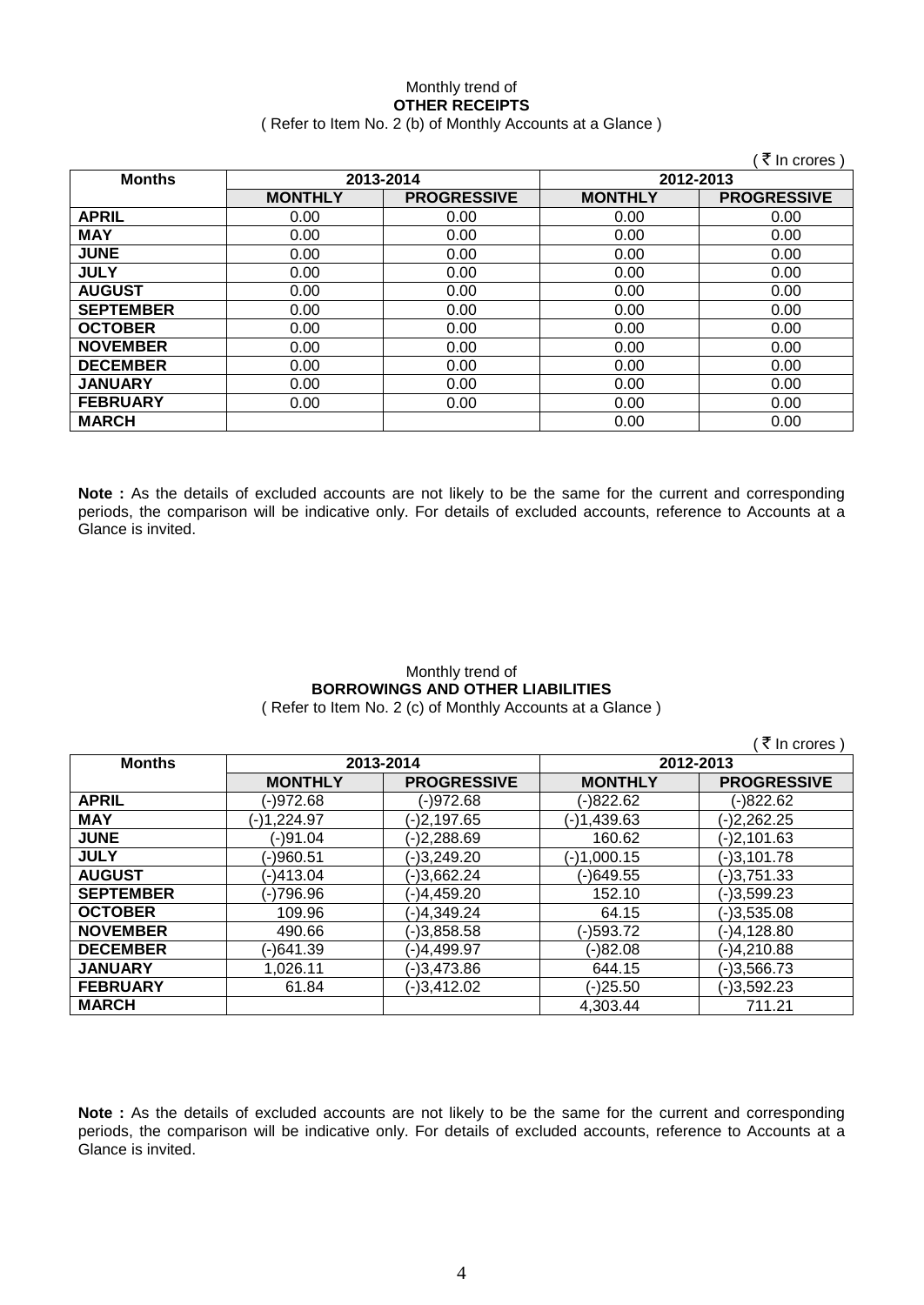#### Monthly trend of **TOTAL RECEIPTS** ( Refer to Item No. 3 of Monthly Accounts at a Glance )

|                  |                |                    |                | ₹ In crores)       |
|------------------|----------------|--------------------|----------------|--------------------|
| <b>Months</b>    |                | 2013-2014          | 2012-2013      |                    |
|                  | <b>MONTHLY</b> | <b>PROGRESSIVE</b> | <b>MONTHLY</b> | <b>PROGRESSIVE</b> |
| <b>APRIL</b>     | 1,184.39       | 1,184.39           | 1,167.84       | 1,167.84           |
| <b>MAY</b>       | 1,058.64       | 2,243.03           | 880.37         | 2,048.21           |
| <b>JUNE</b>      | 2.066.31       | 4,309.34           | 2.178.50       | 4.226.71           |
| <b>JULY</b>      | 1.577.18       | 5,886.52           | 1,432.93       | 5.659.64           |
| <b>AUGUST</b>    | 1.923.65       | 7.810.17           | 1.922.65       | 7.582.29           |
| <b>SEPTEMBER</b> | 2,381.35       | 10,191.52          | 2,693.78       | 10,276.07          |
| <b>OCTOBER</b>   | 2.572.73       | 12,764.25          | 2,269.63       | 12,545.70          |
| <b>NOVEMBER</b>  | 2,988.75       | 15,753.00          | 1,485.16       | 14,030.86          |
| <b>DECEMBER</b>  | 2.681.07       | 18,434.07          | 2,799.31       | 16,830.17          |
| <b>JANUARY</b>   | 2.788.56       | 21,222.63          | 2,722.57       | 19.552.74          |
| <b>FEBRUARY</b>  | 3.067.02       | 24,289.65          | 2,829.65       | 22,382.39          |
| <b>MARCH</b>     |                |                    | 9,013.90       | 31.396.29          |

**Note** : As the details of excluded accounts are not likely to be the same for the current and corresponding periods, the comparison will be indicative only. For details of excluded accounts, reference to Accounts at a Glance is invited.

## Monthly trend of **NON-PLAN EXPENDITURE ON REVENUE ACCOUNT**

( Refer to Item No. 4 (a) of Monthly Accounts at a Glance )

|                  |                |                    |                | ₹ In crores)       |
|------------------|----------------|--------------------|----------------|--------------------|
| <b>Months</b>    |                | 2013-2014          |                | 2012-2013          |
|                  | <b>MONTHLY</b> | <b>PROGRESSIVE</b> | <b>MONTHLY</b> | <b>PROGRESSIVE</b> |
| <b>APRIL</b>     | 1,140.63       | 1,140.63           | 1,104.08       | 1,104.08           |
| <b>MAY</b>       | 906.75         | 2047.38            | 815.36         | 1,919.44           |
| <b>JUNE</b>      | 1,788.69       | 3,836.07           | 1,902.68       | 3,822.12           |
| <b>JULY</b>      | 1,384.06       | 5,220.13           | 1,259.86       | 5,081.98           |
| <b>AUGUST</b>    | 1,428.48       | 6,648.61           | 1,748.36       | 6,830.34           |
| <b>SEPTEMBER</b> | 1,693.23       | 8,341.84           | 1,951.77       | 8,782.11           |
| <b>OCTOBER</b>   | 2,199.42       | 10,541.26          | 1,792.16       | 10,574.27          |
| <b>NOVEMBER</b>  | 1,919.25       | 12,460.51          | 1,294.61       | 11,868.88          |
| <b>DECEMBER</b>  | 1,993.32       | 14,453.83          | 2,046.72       | 13,915.60          |
| <b>JANUARY</b>   | 2,092.68       | 16,546.51          | 2,198.36       | 16,113.96          |
| <b>FEBRUARY</b>  | 2,179.26       | 18,725.77          | 1,793.20       | 17,907.16          |
| <b>MARCH</b>     |                |                    | 4,132.83       | 22,039.99          |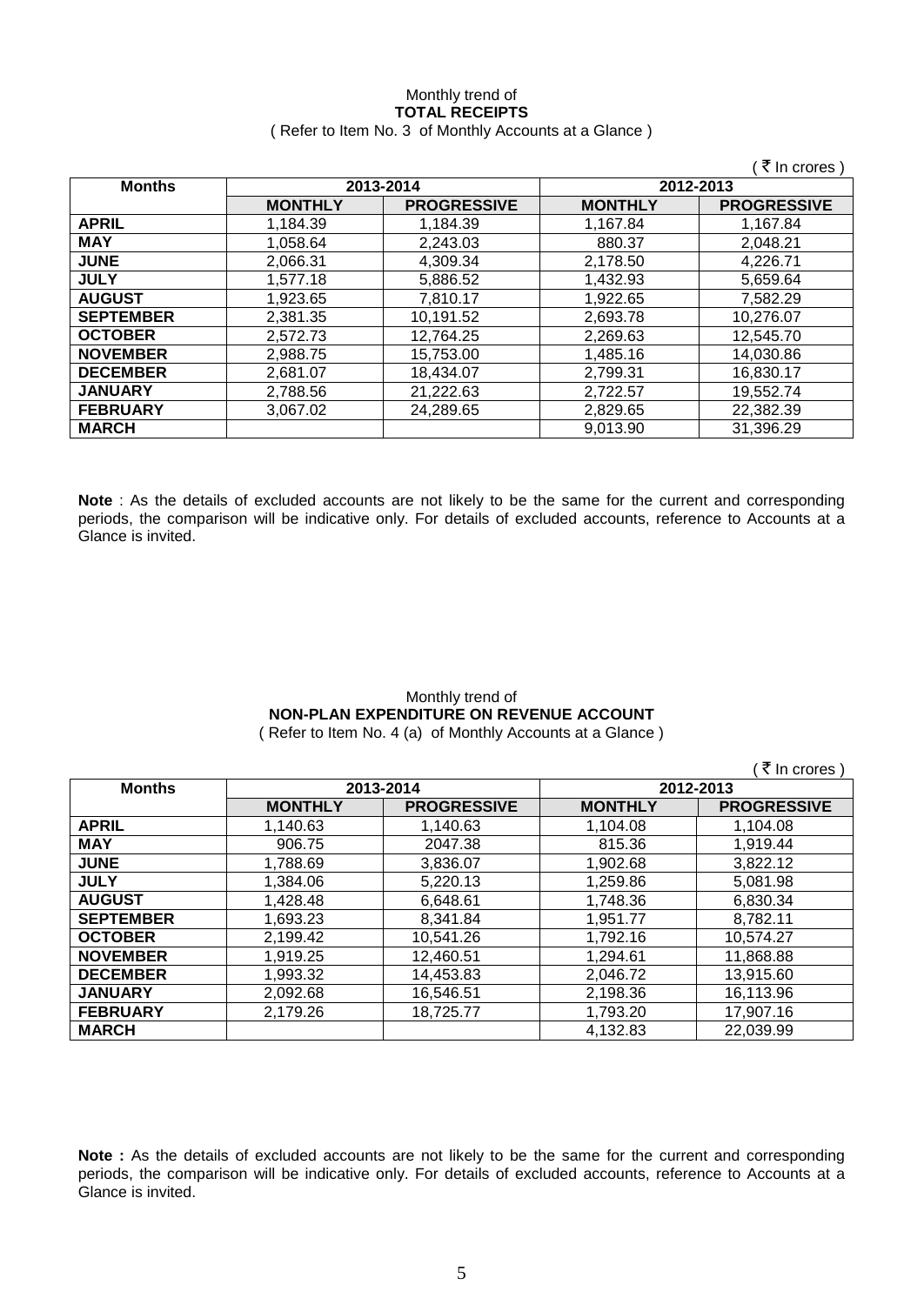## Monthly trend of **NON-PLAN EXPENDITURE ON INTEREST PAYMENT**

( Refer to Item No. 4 (b) of Monthly Accounts at a Glance )

|                  |                |                    |                | ₹ In crores        |
|------------------|----------------|--------------------|----------------|--------------------|
| <b>Months</b>    | 2013-2014      |                    | 2012-2013      |                    |
|                  | <b>MONTHLY</b> | <b>PROGRESSIVE</b> | <b>MONTHLY</b> | <b>PROGRESSIVE</b> |
| <b>APRIL</b>     | 82.72          | 82.72              | 89.75          | 89.75              |
| <b>MAY</b>       | 72.36          | 155.08             | 58.28          | 148.03             |
| <b>JUNE</b>      | 157.69         | 312.77             | 159.85         | 307.88             |
| <b>JULY</b>      | 74.27          | 387.04             | 75.03          | 382.91             |
| <b>AUGUST</b>    | 205.48         | 592.52             | 200.64         | 583.55             |
| <b>SEPTEMBER</b> | 260.35         | 852.87             | 252.14         | 835.69             |
| <b>OCTOBER</b>   | 44.28          | 897.15             | 68.94          | 904.63             |
| <b>NOVEMBER</b>  | 88.98          | 986.13             | 93.77          | 998.40             |
| <b>DECEMBER</b>  | 104.91         | 1,091.04           | 110.07         | 1,108.47           |
| <b>JANUARY</b>   | 100.08         | 1,191.12           | 90.03          | 1,198.50           |
| <b>FEBRUARY</b>  | 190.16         | 1,381.28           | 178.81         | 1,377.31           |
| <b>MARCH</b>     |                |                    | 285.70         | 1,663.01           |

**Note :** As the details of excluded accounts are not likely to be the same for the current and corresponding periods, the comparison will be indicative only. For details of excluded accounts, reference to Accounts at a Glance is invited.

### Monthly trend of **NON-PLAN EXPENDITURE ON CAPITAL ACCOUNT** ( Refer to Item No. 4 (d) of Monthly Accounts at a Glance )

 $( \bar{\tau}$  In crores )

|                  |                |                    |                | $\frac{1}{2}$      |
|------------------|----------------|--------------------|----------------|--------------------|
| <b>Months</b>    | 2013-2014      |                    | 2012-2013      |                    |
|                  | <b>MONTHLY</b> | <b>PROGRESSIVE</b> | <b>MONTHLY</b> | <b>PROGRESSIVE</b> |
| <b>APRIL</b>     | 0.00           | 0.00               | 0.00           | 0.00               |
| <b>MAY</b>       | 5.15           | 5.15               | 0.63           | 0.63               |
| <b>JUNE</b>      | 12.81          | 17.96              | 9.78           | 10.41              |
| <b>JULY</b>      | 1.32           | 19.28              | 5.59           | 16.00              |
| <b>AUGUST</b>    | 4.72           | 24.00              | 7.17           | 23.17              |
| <b>SEPTEMBER</b> | 7.41           | 31.41              | 1.49           | 24.66              |
| <b>OCTOBER</b>   | 3.86           | 35.27              | 1.41           | 26.07              |
| <b>NOVEMBER</b>  | 4.13           | 39.40              | 3.26           | 29.33              |
| <b>DECEMBER</b>  | 32.43          | 71.83              | 2.61           | 31.94              |
| <b>JANUARY</b>   | 1.12           | 72.95              | 0.25           | 32.19              |
| <b>FEBRUARY</b>  | 5.99           | 78.94              | 0.13           | 32.32              |
| <b>MARCH</b>     |                |                    | 40.01          | 72.33              |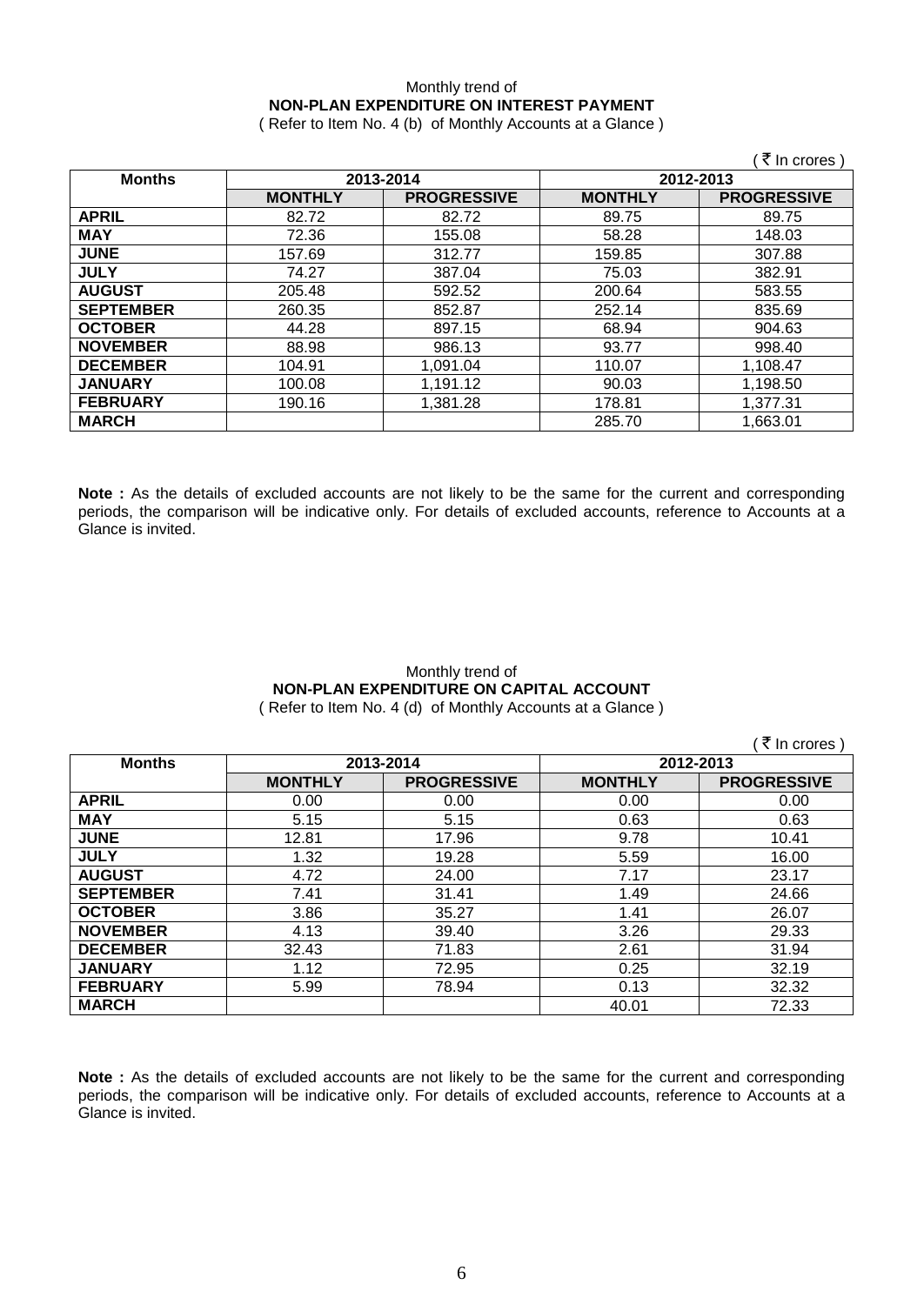### Monthly trend of **PLAN EXPENDITURE ON REVENUE ACCOUNT** ( Refer to Item No. 5 (a) of Monthly Accounts at a Glance )

|                  |                |                    |                | ₹ In crores        |
|------------------|----------------|--------------------|----------------|--------------------|
| <b>Months</b>    | 2013-2014      |                    | 2012-2013      |                    |
|                  | <b>MONTHLY</b> | <b>PROGRESSIVE</b> | <b>MONTHLY</b> | <b>PROGRESSIVE</b> |
| <b>APRIL</b>     | 43.45          | 43.45              | 59.78          | 59.78              |
| <b>MAY</b>       | 62.98          | 106.43             | 29.35          | 89.13              |
| <b>JUNE</b>      | 146.38         | 252.81             | 185.43         | 274.56             |
| <b>JULY</b>      | 74.02          | 326.83             | 73.65          | 348.21             |
| <b>AUGUST</b>    | 343.79         | 670.62             | 98.51          | 446.72             |
| <b>SEPTEMBER</b> | 521.40         | 1,192.02           | 275.34         | 722.06             |
| <b>OCTOBER</b>   | 176.21         | 1,368.23           | 293.81         | 1,015.87           |
| <b>NOVEMBER</b>  | 744.39         | 2,112.62           | 104.25         | 1,120.12           |
| <b>DECEMBER</b>  | 482.51         | 2,595.13           | 407.32         | 1,527.44           |
| <b>JANUARY</b>   | 438.13         | 3,033.26           | 390.00         | 1,917.44           |
| <b>FEBRUARY</b>  | 675.59         | 3,708.85           | 824.56         | 2,742.00           |
| <b>MARCH</b>     |                |                    | 3,548.15       | 6,290.15           |

**Note** : As the details of excluded accounts are not likely to be the same for the current and corresponding periods, the comparison will be indicative only. For details of excluded accounts, reference to Accounts at a Glance is invited.

### Monthly trend of **PLAN EXPENDITURE ON CAPITAL ACCOUNT** ( Refer to Item No. 5 (c) of Monthly Accounts at a Glance )

|                  |                |                    |                | ∶₹ In crores )     |
|------------------|----------------|--------------------|----------------|--------------------|
| <b>Months</b>    | 2013-2014      |                    | 2012-2013      |                    |
|                  | <b>MONTHLY</b> | <b>PROGRESSIVE</b> | <b>MONTHLY</b> | <b>PROGRESSIVE</b> |
| <b>APRIL</b>     | 0.31           | 0.31               | 3.97           | 3.97               |
| <b>MAY</b>       | 83.76          | 84.07              | 34.87          | 38.84              |
| <b>JUNE</b>      | 118.42         | 202.49             | 79.90          | 118.74             |
| <b>JULY</b>      | 117.79         | 320.28             | 93.83          | 212.57             |
| <b>AUGUST</b>    | 146.66         | 466.94             | 68.59          | 281.16             |
| <b>SEPTEMBER</b> | 159.31         | 626.25             | 118.32         | 399.48             |
| <b>OCTOBER</b>   | 193.24         | 819.49             | 178.72         | 578.20             |
| <b>NOVEMBER</b>  | 320.98         | 1,140.47           | 83.04          | 661.24             |
| <b>DECEMBER</b>  | 172.81         | 1,313.28           | 301.61         | 962.85             |
| <b>JANUARY</b>   | 256.63         | 1,569.91           | 131.98         | 1,094.83           |
| <b>FEBRUARY</b>  | 206.18         | 1,776.09           | 211.39         | 1,306.22           |
| <b>MARCH</b>     |                |                    | 1,227.14       | 2,533.36           |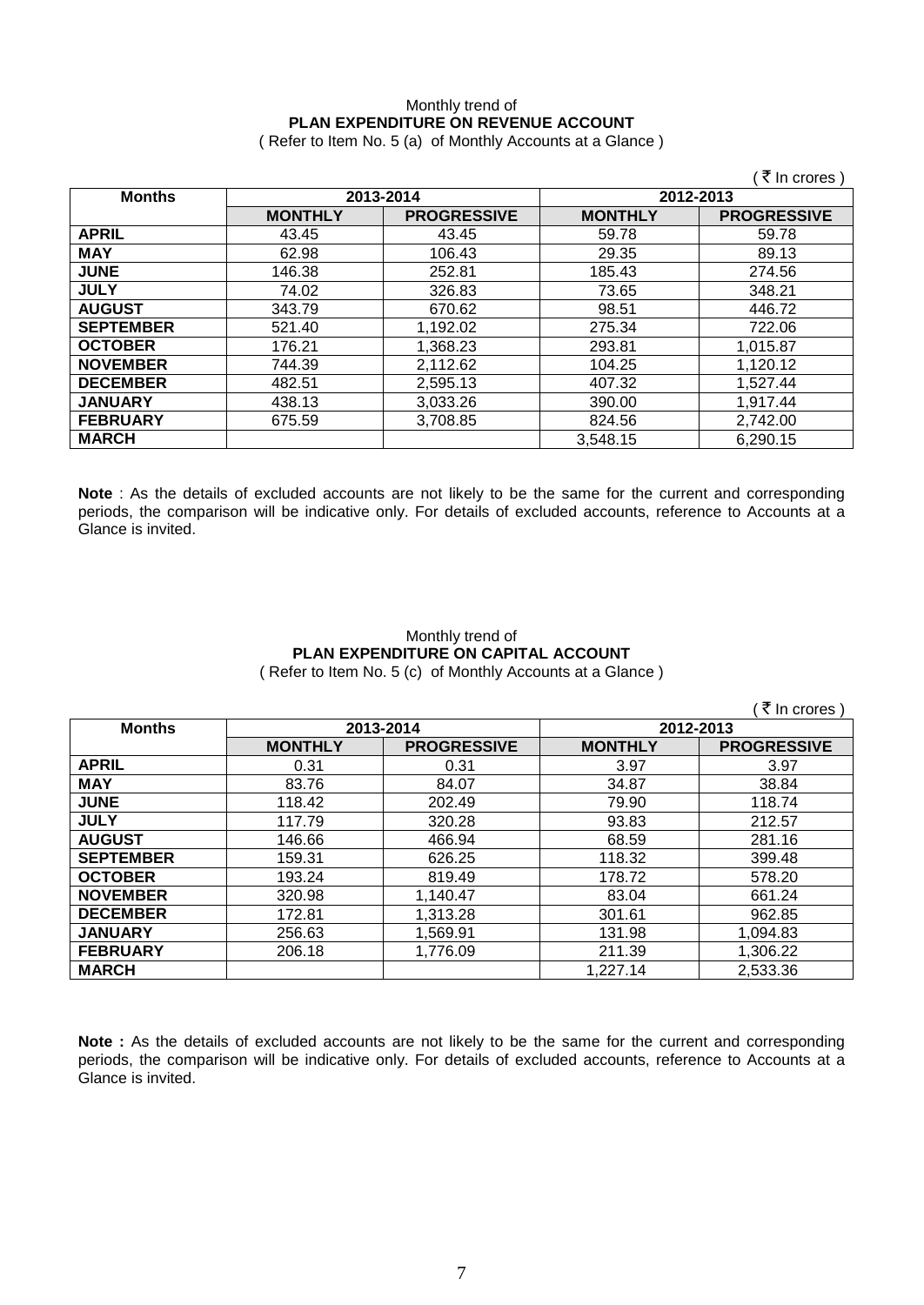# Monthly trend of **TOTAL EXPENDITURE**

|                  |                |                    |                | (₹ In crores)      |
|------------------|----------------|--------------------|----------------|--------------------|
| <b>Months</b>    | 2013-2014      |                    | 2012-2013      |                    |
|                  | <b>MONTHLY</b> | <b>PROGRESSIVE</b> | <b>MONTHLY</b> | <b>PROGRESSIVE</b> |
| <b>APRIL</b>     | 1.184.39       | 1.184.39           | 1.167.82       | 1.167.82           |
| <b>MAY</b>       | 1,058.64       | 2,243.03           | 880.37         | 2,048.19           |
| <b>JUNE</b>      | 2.066.31       | 4,309.34           | 2,178.48       | 4,226.67           |
| <b>JULY</b>      | 1.577.18       | 5,886.52           | 1,432.94       | 5,659.61           |
| <b>AUGUST</b>    | 1,923.65       | 7,810.17           | 1,922.68       | 7,582.29           |
| <b>SEPTEMBER</b> | 2,381.35       | 10,191.52          | 2,693.78       | 10,276.07          |
| <b>OCTOBER</b>   | 2,572.73       | 12,764.25          | 2,269.63       | 12,545.70          |
| <b>NOVEMBER</b>  | 2.988.75       | 15.753.00          | 1,485.17       | 14.030.86          |
| <b>DECEMBER</b>  | 2.681.07       | 18.434.07          | 2,799.31       | 16,830.17          |
| <b>JANUARY</b>   | 2,788.56       | 21,222.63          | 2,722.57       | 19.552.74          |
| <b>FEBRUARY</b>  | 3,067.02       | 24,289.65          | 2,829.65       | 22,382.39          |
| <b>MARCH</b>     |                |                    | 9,013.90       | 31.396.29          |
|                  |                |                    |                |                    |

( Refer to Item No. 6 of Monthly Accounts at a Glance )

**Note :** As the details of excluded accounts are not likely to be the same for the current and corresponding periods, the comparison will be indicative only. For details of excluded accounts, reference to Accounts at a Glance is invited.

#### Monthly trend of **REVENUE EXPENDITURE** ( Refer to Item No. 7 of Monthly Accounts at a Glance )

( $\bar{\tau}$  In crores) **Months 2013-2014 2012-2013 MONTHLY PROGRESSIVE MONTHLY PROGRESSIVE APRIL** 1,184.08 1,163.85 1,163.85 **MAY** 969.73 2,153.81 844.70 2,008.55 **JUNE** 1,935.08 4,088.89 2,088.08 4,096.63 **JULY** 1458.07 5,546.96 1,333.50 5,430.13 **AUGUST** 1,772.27 7,319.23 1,846.93 7,277.06 **SEPTEMBER** 2,214.63 9,533.86 2,227.11 9,504.17 **OCTOBER** 2,375.63 11,909.49 2,085.97 11,590.14 **NOVEMBER** | 2,663.64 | 14,573.13 | 1,398.86 | 12,989.00 **DECEMBER** 2,475.83 17,048.96 2,454.04 15,443.04 **JANUARY** 2,530.81 19,579.77 2,588.36 18,031.40 **FEBRUARY** 2,854.85 22,434.62 2,617.76 20,649.16 **MARCH** 7,680.98 28,330.14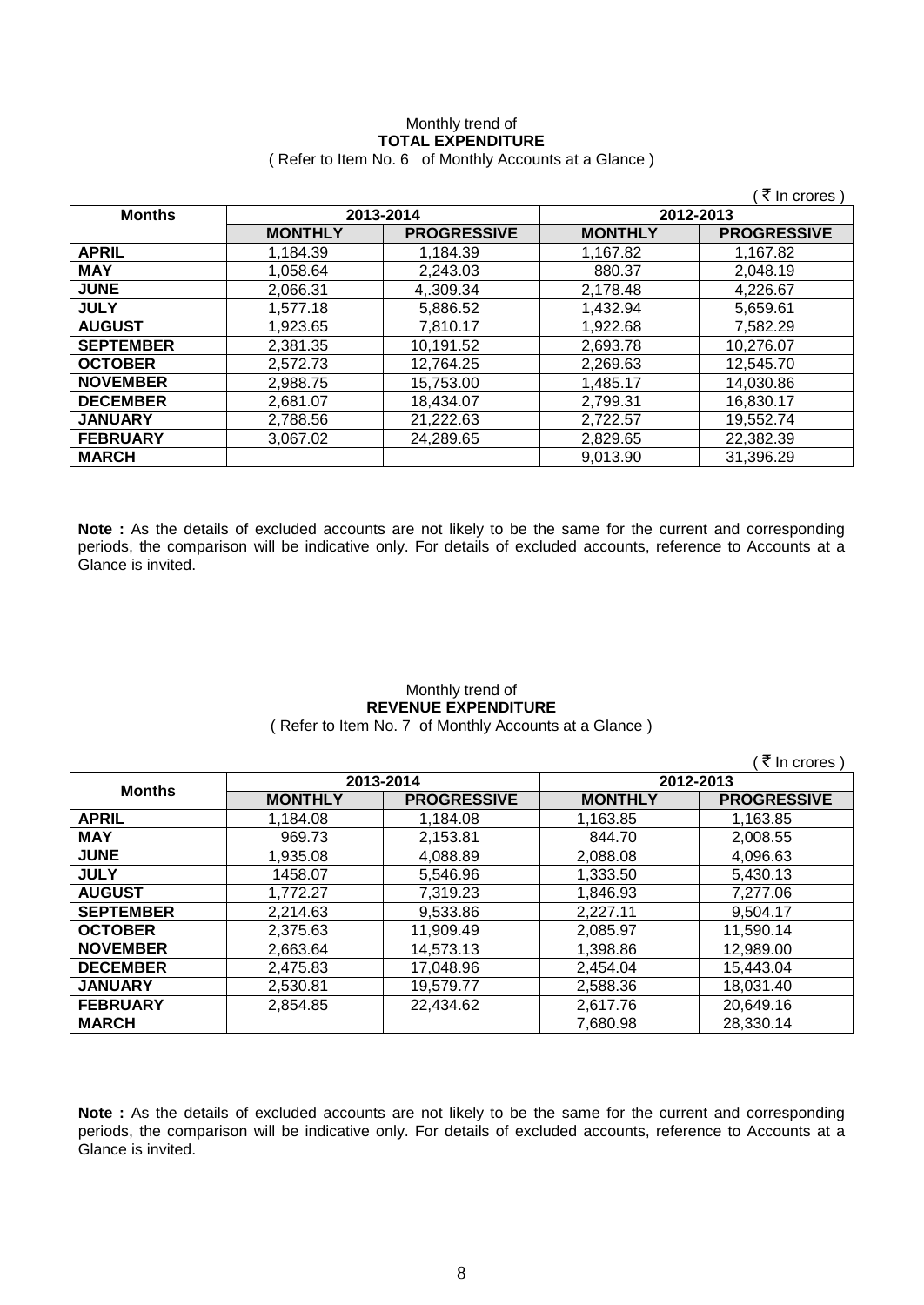### Monthly trend of **CAPITAL EXPENDITURE**

### ( Refer to Item No. 8 of Monthly Accounts at a Glance )

|                  |                |                    |                | ₹ In crores )      |
|------------------|----------------|--------------------|----------------|--------------------|
| <b>Months</b>    | 2013-2014      |                    | 2012-2013      |                    |
|                  | <b>MONTHLY</b> | <b>PROGRESSIVE</b> | <b>MONTHLY</b> | <b>PROGRESSIVE</b> |
| <b>APRIL</b>     | 0.31           | 0.31               | 3.97           | 3.97               |
| <b>MAY</b>       | 88.91          | 89.22              | 35.51          | 39.48              |
| <b>JUNE</b>      | 113.23         | 202.45             | 89.68          | 129.16             |
| <b>JULY</b>      | 137.11         | 339.56             | 99.42          | 228.58             |
| <b>AUGUST</b>    | 151.38         | 490.94             | 75.75          | 304.33             |
| <b>SEPTEMBER</b> | 166.72         | 657.66             | 119.81         | 424.14             |
| <b>OCTOBER</b>   | 197.10         | 854.76             | 180.12         | 604.26             |
| <b>NOVEMBER</b>  | 325.11         | 1,179.87           | 86.31          | 690.57             |
| <b>DECEMBER</b>  | 205.24         | 1,358.11           | 304.22         | 994.79             |
| <b>JANUARY</b>   | 284.75         | 1,642.86           | 132.23         | 1,127.02           |
| <b>FEBRUARY</b>  | 212.17         | 1,855.03           | 211.52         | 1,338.54           |
| <b>MARCH</b>     |                |                    | 1,267.15       | 2,605.69           |

**Note :** As the details of excluded accounts are not likely to be the same for the current and corresponding periods, the comparison will be indicative only. For details of excluded accounts, reference to Accounts at a Glance is invited.

### Monthly trend of **REVENUE SURPLUS (+) / DEFICIT (-)** ( Refer to Item No. 9 of Monthly Accounts at a Glance )

 $($   $\bar{\bar{\zeta}}$  In crores )

| <b>Months</b>    | 2013-2014      |                    | 2012-2013      |                    |
|------------------|----------------|--------------------|----------------|--------------------|
|                  | <b>MONTHLY</b> | <b>PROGRESSIVE</b> | <b>MONTHLY</b> | <b>PROGRESSIVE</b> |
| <b>APRIL</b>     | 970.55         | 970.55             | 824.69         | 824.69             |
| <b>MAY</b>       | 1,312.63       | 2,283.18           | 1,473.65       | 2,298.34           |
| <b>JUNE</b>      | 221.10         | 2,504.28           | (-)72.45       | 2,225.89           |
| <b>JULY</b>      | 1,076.46       | 3,580.74           | 1,097.54       | 3,323.43           |
| <b>AUGUST</b>    | 563.64         | 4,144.38           | 723.38         | 4,046.81           |
| <b>SEPTEMBER</b> | 962.53         | 5,106.91           | 310.59         | 4,357.40           |
| <b>OCTOBER</b>   | 86.33          | 5,193.24           | 117.45         | 4,474.85           |
| <b>NOVEMBER</b>  | (-)166.36      | 5,026.88           | 678.76         | 5,153.61           |
| <b>DECEMBER</b>  | 845.67         | 5,872.55           | 424.73         | 5,578.34           |
| <b>JANUARY</b>   | (-)769.11      | 5,103.44           | (-)511.69      | 5,066.65           |
| <b>FEBRUARY</b>  | 149.54         | 5,252.98           | 235.58         | 5,302.23           |
| <b>MARCH</b>     |                |                    | (-)2.972.66    | 2,329.57           |